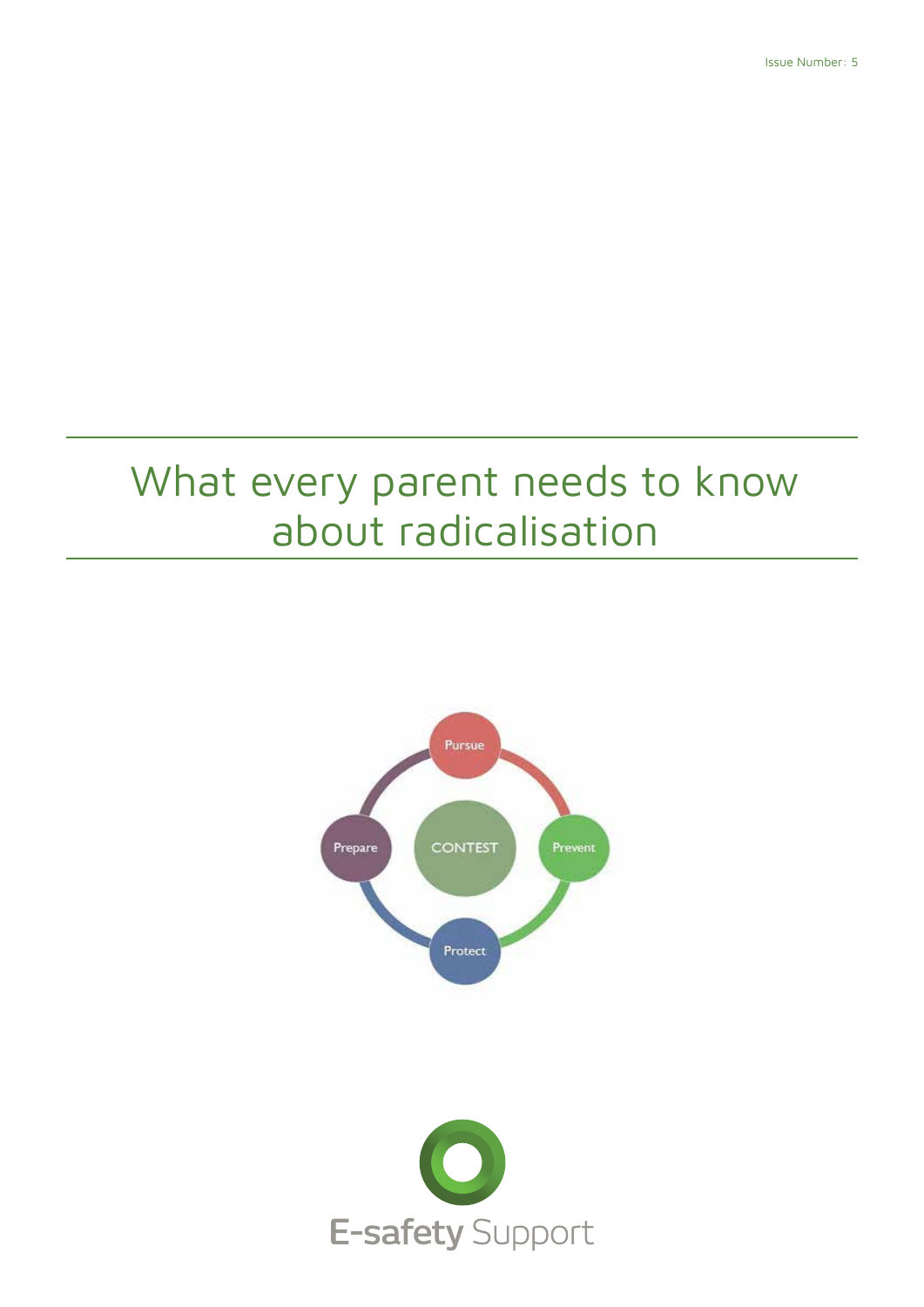

# Radicalisation and the Internet

The Internet brings marvellous opportunities to children and young people with the ability to learn new skills and visit websites which engage and enrich their lives. However, the Internet also brings dangers such as online predators who will try and contact children through websites and software applications ('apps').

More recently, there has been an increase in groups and individuals trying to approach young people to recruit them for political or religious ideas. This is known as online radicalisation and can be described as;

"The actions of an individual or group who use the Internet and digital technology to groom a young person into following their extremist ideas."

There have been cases in the news over recent years of groups like Islamic State (ISIS) using the Internet and social media to recruit young people to fight in the conflict in Syria. In addition, there are examples of right-wing groups such as Britain First and the English Defence League using Facebook and Twitter to engage with Internet users.

As a parent and carer, you need to be aware of the dangers of your child being targeted by online extremists. Here is some information to support you with the issue of online radicalisation.

## CONTEST



This is the government strategy to target terrorist groups in the UK and abroad. The main focus is to prevent repeats of terrorist acts such as the devastating attacks in London and Manchester. There are four strands to the strategy:

- **Pursue** to stop terrorist attacks
- **Prevent** to stop people from becoming terrorists or supporting terrorism
- **Protect** to strengthen our protection against a terrorist attack
- **Prepare** to mitigate the impact of terrorist attacks

Since 1st July 2015, schools have had a duty to safeguard children from radicalisation and staff should be trained to ensure that they know the signs and report any information to the designated officer.

#### PARENTAL/CARER SUPPORT

Here are some suggestions to support your child with the threat of online extremism:

#### Filter What They Can View

Schools and home broadband connections all have settings that can block out extremist sites. Your Internet service provider e.g. BT, Sky, Virgin all have tools which can minimise the ability to access specific sites. Mobile phone providers also have similar services which mean that they limit access to sites.

However, it is important that your child can talk to you if they come across information that they find disturbing or controversial. You can then support them with evaluating ideas or issues that are discussed on the Internet.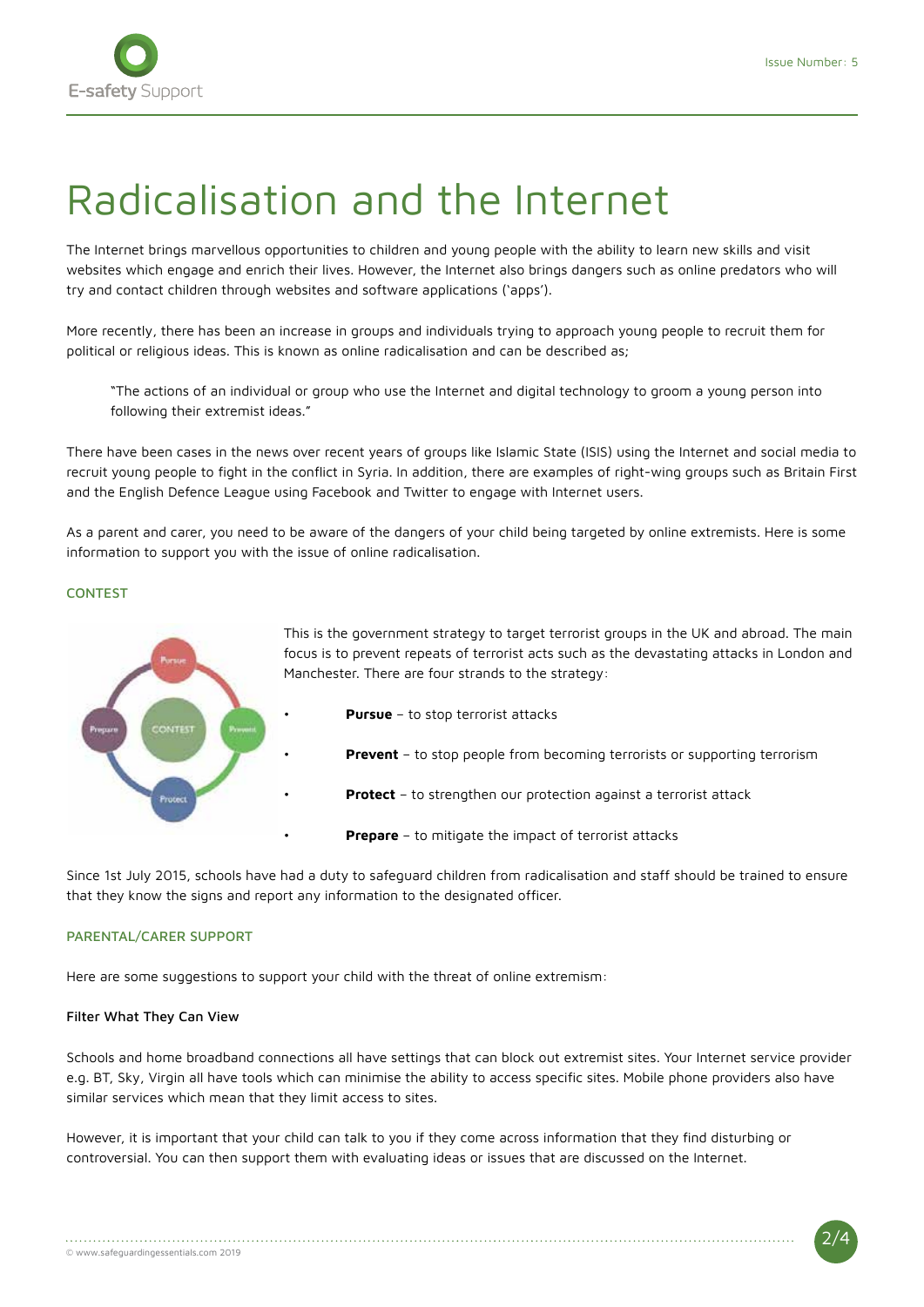

## Make Them Judge Internet Content

There is a vast array of information on the Internet and it is important that young people know that many groups will use it to spread propaganda about their views and opinions. Schools are focussed on making learners critical thinkers and at home you should look at ways to help your child evaluate an Internet site. Sites such as 'Whois.net' (https://www.whois.net/) enable users to look at who has set up an Internet site and assess whether the creators have a particular bias.

## Different Types Of Extremism

It is useful to note that there are different types of extremist behaviour on the Internet. Much of the focus recently has been on religious and political radicalisation through Islamic State and the Far Right. However, young people can be radicalised in other ways including self-harm websites and pro-ana (anorexia) sites. It is important to monitor your child's behaviour and if they have issues around self-esteem and emotional well being, then visit a health professional.

Anorexia blogs nearly killed me': Even whe<br>Grainne, 17, was starving to death,<br>'thinspiration' sites encouraged her to lose<br>more weight more weight

# Challenge Narratives

As young people progress through their teenage years, they will develop their opinions and ideas. Many develop political ideas based on views that they have of the world and issues that concern them. There is nothing wrong with this, but if you feel that your son or daughter is becoming excessive with their views, it might be that they are engaged with others promoting extremist ideology. The important role for a parent is not to panic and to talk to the school or others in the community.

#### Social Networking – Privacy Settings

Sites such as Facebook and Twitter are common ways for extremists to target young people. By making contact with them, they can easily brainwash vulnerable users by linking to other sites which support their biased views. It is important that parents and carers discuss issues around privacy settings on social networking sites. Many individuals that target young people use grooming techniques and it is important that settings are enabled to reduce easy contact. Further information on using privacy settings on social network accounts can be found at Internet Matters (http://www.Internetmatters.org/).

### Report Extremism

If you come across extremist material on the Internet, you can report it to a dedicated government website (https://www. gov.uk/report-terrorism). This can include articles or speeches promoting terrorism or information to help individuals or groups commit acts of terror. All reports to the site are treated anonymously.

## British Values

Many groups will set out to try and divide communities and alter the views of children and young people by highlighting disunion. Britain is a very cohesive society and schools now educate students about the five important principles of:



- **Democracy**
- Rule of law
- Tolerance of those from different faiths

- Individual liberty
	- Mutual respect